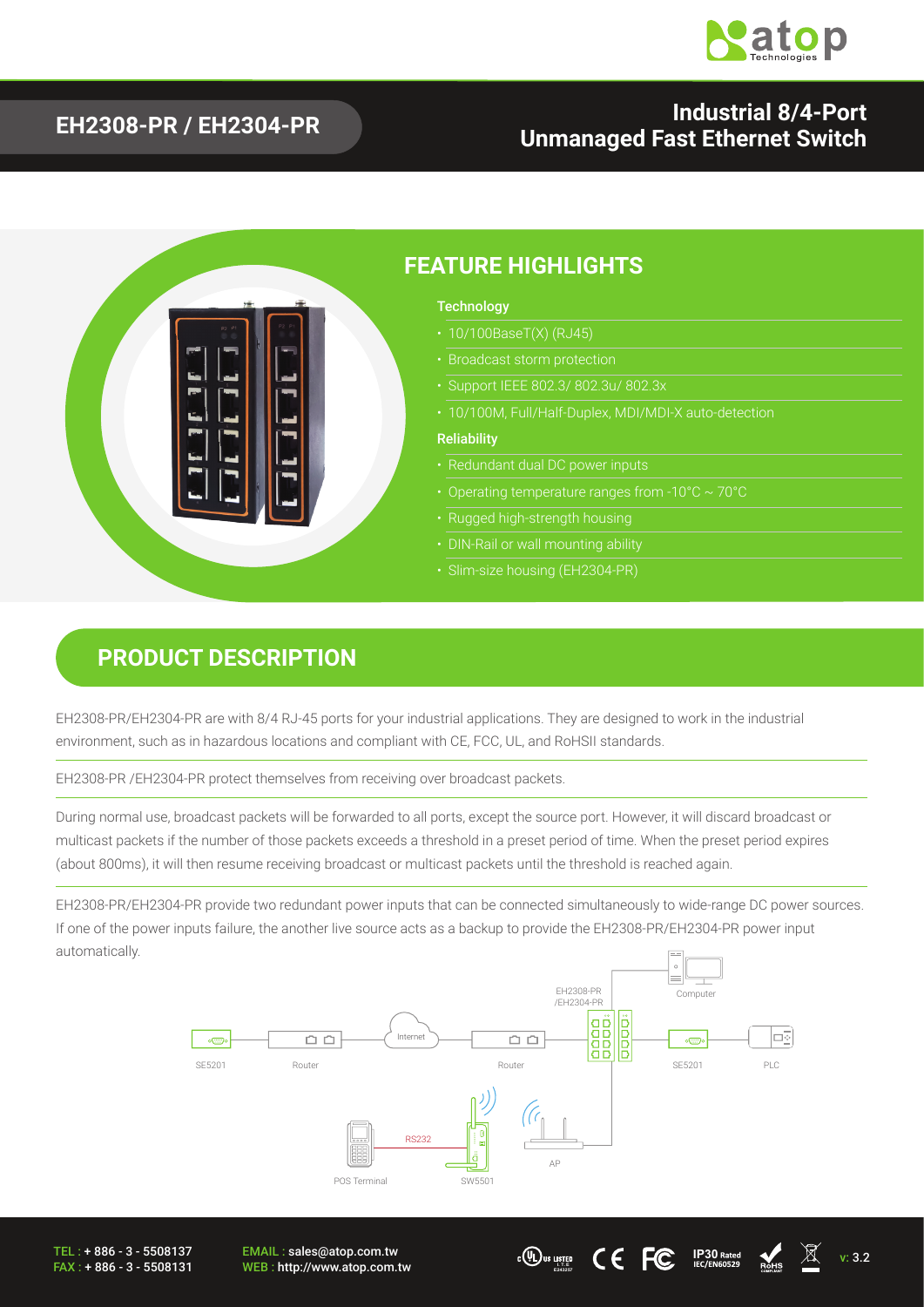

## **SPECIFICATIONS**

| <b>Technical Specifications</b>    |                                                                                               |  |  |
|------------------------------------|-----------------------------------------------------------------------------------------------|--|--|
| Model Name                         | EH2308-PR / EH2304-PR                                                                         |  |  |
| <b>Technology</b>                  |                                                                                               |  |  |
| Standards                          | IEEE802.3, 802.3u, 802.3x                                                                     |  |  |
| Processing Type                    | Store and Forward                                                                             |  |  |
| Flow Control                       | IEEE802.3x flow control, backpressure flow control                                            |  |  |
| <b>Interface</b>                   |                                                                                               |  |  |
| RJ-45 Ports                        | 10/100BaseT(X) auto negotiation speed<br>Full/Half-duplex mode, and auto MDI/MDI-X connection |  |  |
| <b>LED</b> Indicators              | Power, 10/100M                                                                                |  |  |
| <b>Power</b>                       |                                                                                               |  |  |
| Input                              | $9 \sim 30$ VDC, Dual inputs                                                                  |  |  |
| Consumption                        | EH2308-PR 6.4 Watts Max. / EH2304-PR 4.0 Watts Max.                                           |  |  |
| Connector                          | Removable 5-pin Terminal Block for power input                                                |  |  |
| <b>Reverse Polarity Protection</b> | Present                                                                                       |  |  |
| <b>Environment</b>                 |                                                                                               |  |  |
| Operating                          | $-10^{\circ}$ C ~ 70°C (14°F ~ 158°F)                                                         |  |  |
| Storage                            | $-40^{\circ}$ C ~ 85°C ( $-40^{\circ}$ F ~ 185°F)                                             |  |  |
| Ambient Relative Humidity          | 5%~95% non-condensing                                                                         |  |  |
| <b>Physical Characteristics</b>    |                                                                                               |  |  |
| Housing                            | IP30 protection, SECC, Black                                                                  |  |  |
| Dimension $(W \times H \times D)$  | EH2308-PR 45.3mm x 110mm x 89.6mm<br>EH2304-PR 22.5mm x 110mm x 78mm                          |  |  |
| Weight                             | EH2308-PR 460g / EH2304-PR 320g                                                               |  |  |
| <b>Environmental Limits</b>        |                                                                                               |  |  |
| <b>Operating Temperature</b>       | -40 to 70°C (-40°F to 158°F)                                                                  |  |  |
| Storage Temperature                | -40 to 85°C (-40°F to 185°F)                                                                  |  |  |
| <b>Ambient Relative Humidity</b>   | 5 to 95%, 55°C (non-condensing)                                                               |  |  |

# **REGULATORY APPROVALS**

| <b>Regulatory Approvals</b> |                                                                                                                                                                                  |  |
|-----------------------------|----------------------------------------------------------------------------------------------------------------------------------------------------------------------------------|--|
| UL(Safety)                  | UL60950-1 2nd Ed. / CSA C22.2 No.60950-1-07 2nd Ed. / CB (IEC62368-1 / IEC62368-1)                                                                                               |  |
| FCC(EMI)                    | FCC 47 CFR Part15, Subpart B, Class A                                                                                                                                            |  |
| CE(EMI)                     | European Standard EN 55022:2010                                                                                                                                                  |  |
| CE(EMS)                     | EN 55024: 2010<br>IEC 61000-4-2: 2008<br>IEC 61000-4-3: 2010<br>IFC 61000-4-4: 2012<br>IEC 61000-4-5: 2005<br>IEC 61000-4-6: 2008<br>IEC 61000-4-8: 2009<br>IEC 61000-4-11: 2004 |  |

TEL : + 886 - 3 - 5508137 FAX : + 886 - 3 - 5508131 EMAIL : sales@atop.com.tw<br>WEB : http://www.atop.com.tw